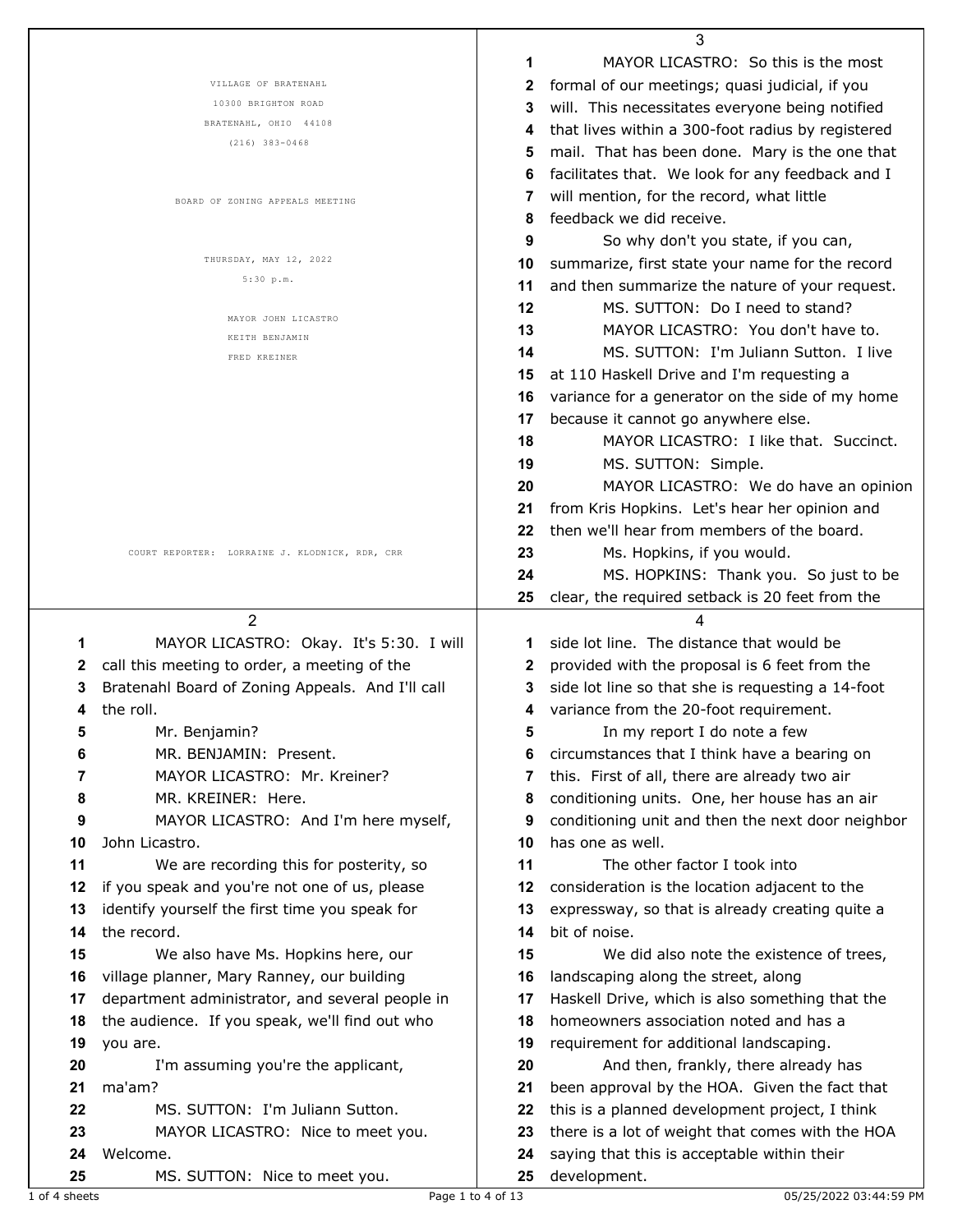|    | 5                                                |              | $\overline{7}$                                      |
|----|--------------------------------------------------|--------------|-----------------------------------------------------|
| 1  | So with those factors, and also given            | 1            | and it would just be extremely expensive to run     |
| 2  | the fact that the applicant has said it can't go | $\mathbf{2}$ | all the --                                          |
| 3  | anywhere else, I think that the practical        | 3            | MR. BENJAMIN: The conduit --                        |
| 4  | difficulty warrants of a granting of the         | 4            | MS. SUTTON: -- everything that needs to             |
| 5  | variance.                                        | 5            | go with that and I just couldn't do it then.        |
| 6  | MAYOR LICASTRO: So for clarity, Kris,            | 6            | MR. BENJAMIN: Okay. All right.                      |
| 7  | it's two variances: The side yard setback for    | 7            | MR. KREINER: I do have another --                   |
| 8  | this and the side yard location for the          | 8            | MAYOR LICASTRO: Please.                             |
| 9  | generator?                                       | 9            | MR. KREINER: I'm looking at these three             |
| 10 | MS. HOPKINS: Absolutely. You are                 | 10           | photos. In one of those is the actual location,     |
| 11 | right. I did miss that. Yes. So right now, in    | 11           | proposed location?                                  |
| 12 | an R2 district, the variance -- generators are   | 12           | MS. SUTTON: May I --                                |
|    |                                                  |              | MR. KREINER: Please.                                |
| 13 | required to be in the rear yard only, so yes.    | 13           |                                                     |
| 14 | MAYOR LICASTRO: It's two-fold. The               | 14           | MS. SUTTON: This is my neighbor's                   |
| 15 | setback of 15 feet and the location in the side  | 15           | house.                                              |
| 16 | yard?                                            | 16           | MR. KREINER: Okay.                                  |
| 17 | MS. HOPKINS: That's correct. Thank               | 17           | MS. SUTTON: And this is where it would              |
| 18 | you.                                             | 18           | go.                                                 |
| 19 | MAYOR LICASTRO: Board members, any               | 19           | MR. KREINER: And this is your house?                |
| 20 | question or concerns? You've got documents       | 20           | MS. SUTTON: This is mine.                           |
| 21 | you're perusing.                                 | 21           | MR. KREINER: Okay. So I guess for                   |
| 22 | MR. KREINER: Yes. Two questions. Have            | 22           | Miss Hopkins, I would just ask so this is a         |
| 23 | we heard from any neighbors?                     | 23           | natural gas?                                        |
| 24 | MAYOR LICASTRO: We do. I have a                  | 24           | MS. HOPKINS: Yes.                                   |
| 25 | statement from a Miss Karen O'Hare who states "I | 25           | MR. KREINER: Is proximity to that                   |
|    | Molnar Reporting Services, LLC<br>(440) 340-6161 |              | Molnar Reporting Services, LLC<br>(440) 340-6161    |
|    |                                                  |              |                                                     |
|    |                                                  |              | 8                                                   |
| 1  | am unable to attend. I do not have any           | 1            | window an issue?                                    |
| 2  | objections for a generator location on the side  | 2            | MS. HOPKINS: There are some regulations             |
| 3  | of 110 Haskell Drive." That's the only response  | 3            | in the specs that will require it to be located a   |
| 4  | we had.                                          | 4            | certain distance away from the window. From what    |
|    | I should also note for the record that           |              | 5 I could tell, it looked like there was sufficient |
| 6  | Mr. Molchan, who is a member of this board,      | 6            | room to position it over to --                      |
| 7  | recused himself since he is president of the HOA | 7            | MR. KREINER: Push it left, Okay.                    |
| 8  | on Haskell too.                                  | 8            | So neighbors, HOA, that's all the                   |
| 9  | MR. BENJAMIN: Have you spoken with your          | 9            | questions I have.                                   |
| 10 | neighbor?                                        | 10           | MAYOR LICASTRO: Thank you. Miss Sutton              |
| 11 | MS. SUTTON: I have not. They are in              | 11           | has spoken to the practical difficulty created      |
| 12 | Florida. They have a place in Key West so I have | 12           | with location elsewhere. Miss Hopkins has           |
| 13 | not seen them since November --                  | 13           | offered her opinion and also notes the practical    |
| 14 | MR. BENJAMIN: Okay.                              | 14           | difficulty as stated in a memo and verbally as      |
| 15 | MS. SUTTON: -- of last year.                     | 15           | well. Again, we are looking at two variances,       |
| 16 | MR. BENJAMIN: All right. Good for                | 16           | one a 15-foot setback for this generator and        |
| 17 | them.                                            | 17           | location in side not rear yard.                     |
| 18 | MS. SUTTON: I know, right?                       | 18           | Any further questions from members of               |
| 19 | MR. BENJAMIN: I'm assuming they                  | 19           | the board?                                          |
| 20 | probably would have received notification and -- | 20           | MR. KREINER: No.                                    |
| 21 | okay. I'm sure there is a logical reason, and I  | 21           | MR. BENJAMIN: Just clarification that               |
| 22 | really can't tell from the GIS, but is there any | 22           | the generator is for emergency only, correct?       |
| 23 | reason why the generator could not go, I see the | 23           | It's not going to be running for any other          |
| 24 | driveway right here, could not go there --       | 24           | purpose?                                            |
| 25 | MS. SUTTON: Because there's the garage           | 25           | MS. SUTTON: Oh, no. I mean, I have no               |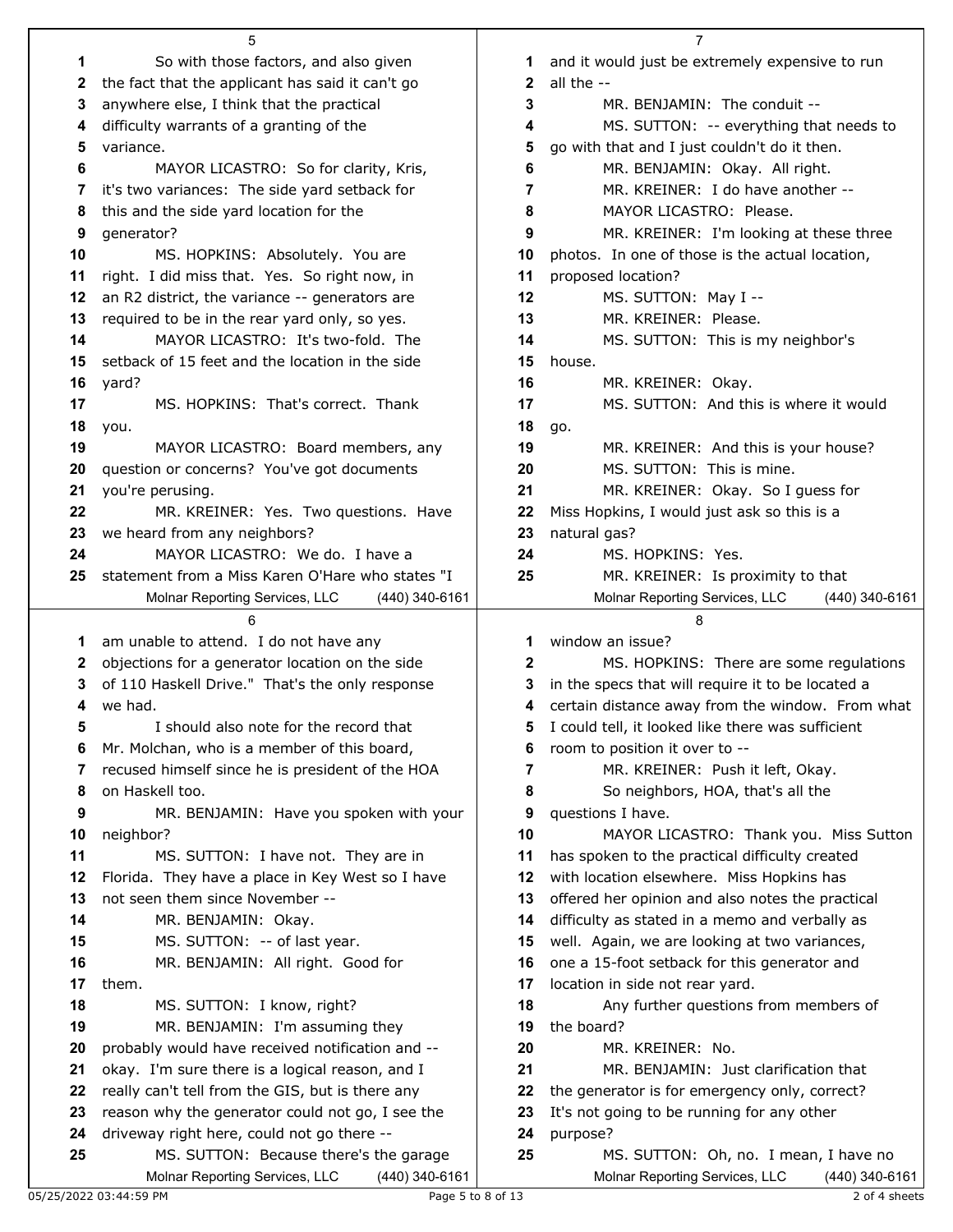|    | 9                                                                 |    | 11                                                              |
|----|-------------------------------------------------------------------|----|-----------------------------------------------------------------|
| 1  | other reason for it other than emergency.                         | 1  | MAYOR LICASTRO: Yeah. Just give us a                            |
| 2  | MR. BENJAMIN: I just want to make sure                            | 2  | couple -- it's really not official until council                |
| 3  | because sometimes people buy generators --                        | 3  | passes it.                                                      |
| 4  | MS. SUTTON: I have nothing else going                             | 4  | MS. SUTTON: Okay. Thank you.                                    |
| 5  | on in my home that I would need it for.                           | 5  | MAYOR LICASTRO: All right. That ends                            |
| 6  | MS. HOPKINS: In the specs that were                               | 6  | this agenda. Any other comments? There being                    |
| 7  | provided, it does refer to it as a residential                    | 7  | none, a motion to adjourn, please.                              |
| 8  | stand-by generator.                                               | 8  | MS. RANNEY: I'm sorry, I just want to                           |
| 9  | MAYOR LICASTRO: Typically they cycle                              | 9  | clarify, I thought I heard Miss Hopkins say 14                  |
| 10 | once a week just to keep --                                       | 10 | foot $-$                                                        |
| 11 | MS. HOPKINS: Correct.                                             | 11 | MS. HOPKINS: 14 feet.                                           |
| 12 | MR. BENJAMIN: No other questions from                             | 12 | MS. RANNEY: And I thought you --                                |
| 13 | me.                                                               | 13 | MAYOR LICASTRO: I thought I heard 15.                           |
| 14 | MAYOR LICASTRO: Any comments from the                             | 14 | MS. HOPKINS: 6 feet from the property                           |
| 15 | general public? All two of you?                                   | 15 | line. Then it's 20 minus the 6 is a 14-foot                     |
| 16 | MR. O'ROURKE: I think it's a good                                 | 16 | variance. The 15 feet, you were giving her an                   |
| 17 |                                                                   | 17 | extra foot.                                                     |
| 18 | thing.<br>MAYOR LICASTRO: And you are, sir?                       | 18 | MAYOR LICASTRO: All right. So the                               |
| 19 | MR. O'ROURKE: I'm sorry. I'm Russell                              | 19 | variance is 14 feet. Okay. So let's amend the                   |
| 20 | O'Rourke. I live at 95 Nantucket.                                 | 20 | motion to reflect that detail. It's a 14-foot                   |
| 21 |                                                                   | 21 |                                                                 |
| 22 | MAYOR LICASTRO: Okay. Thank you,<br>Mr. O'Rourke.                 | 22 | setback, not 15. Would someone offer that motion<br>as amended? |
| 23 | All right. Can I entertain a motion                               | 23 | MR. KREINER: I move that as amended                             |
| 24 | from board members to recommend both variances be                 | 24 | 14-foot rather than 15.                                         |
| 25 | granted, one of which is for a 15-foot setback in                 | 25 | MR. BENJAMIN: Second.                                           |
|    | (440) 340-6161                                                    |    | (440) 340-6161                                                  |
|    | Molnar Reporting Services, LLC                                    |    | Molnar Reporting Services, LLC<br>12                            |
|    |                                                                   |    |                                                                 |
|    | 10                                                                |    |                                                                 |
| 1  | lieu of the 20-foot zoning code and location of                   | 1  | MAYOR LICASTRO: Discussion? All in                              |
| 2  | this generator in side not rear yard?                             | 2  | favor?                                                          |
| 3  | MR. KREINER: I move that we recommend                             | 3  | MR. BENJAMIN: Aye.                                              |
| 4  | that both variances be granted as requested.                      |    | MR. KREINER: Aye.                                               |
| 5  | MAYOR LICASTRO: Is there a second?                                | 5  | MAYOR LICASTRO: All right. So it                                |
| 6  | MR. BENJAMIN: Second.                                             | 6  | passes unanimously. Thank you.                                  |
| 7  | MAYOR LICASTRO: A discussion? All in                              | 7  | I think we are on the verge of                                  |
| 8  | favor of the motion?                                              | 8  | adjournment. Is there a motion to do so?                        |
| 9  | MR. BENJAMIN: Aye.                                                | 9  | MR. BENJAMIN: So moved.                                         |
| 10 | MR. KREINER: Aye.                                                 | 10 | MR. KREINER: Second.                                            |
| 11 | MAYOR LICASTRO: It carries unanimously.                           | 11 | MAYOR LICASTRO: All in favor of                                 |
| 12 | Ma'am, Miss Sutton, the next step will                            | 12 | adjournment?                                                    |
| 13 | be an ordinance by council approving this                         | 13 | MR. BENJAMIN: Aye.                                              |
| 14 | recommendation. Boards and commissions and                        | 14 | MR. KREINER: Aye.                                               |
| 15 | committees make recommendations, council makes                    | 15 | MAYOR LICASTRO: All right. Thank you                            |
| 16 | the final decision. It will be on our agenda for                  | 16 | very much. Miss Sutton, nice meeting you.                       |
| 17 | the May meeting, which is the 18th. If you're                     | 17 |                                                                 |
| 18 | able to attend, we'd like to see you there. You                   | 18 | (Thereupon, the meeting was adjourned.)                         |
| 19 | don't have to, but it's always helpful to be in                   | 19 | - - - -                                                         |
| 20 | the room.                                                         | 20 |                                                                 |
| 21 | MS. SUTTON: Great. On May 18th?                                   | 21 |                                                                 |
| 22 | MAYOR LICASTRO: That's correct. At                                | 22 |                                                                 |
| 23 | $5:30 -$                                                          | 23 |                                                                 |
| 24 | MS. SUTTON: So nothing can happen prior                           | 24 |                                                                 |
| 25 | to that then?<br>Molnar Reporting Services, LLC<br>(440) 340-6161 | 25 | Molnar Reporting Services, LLC<br>(440) 340-6161                |